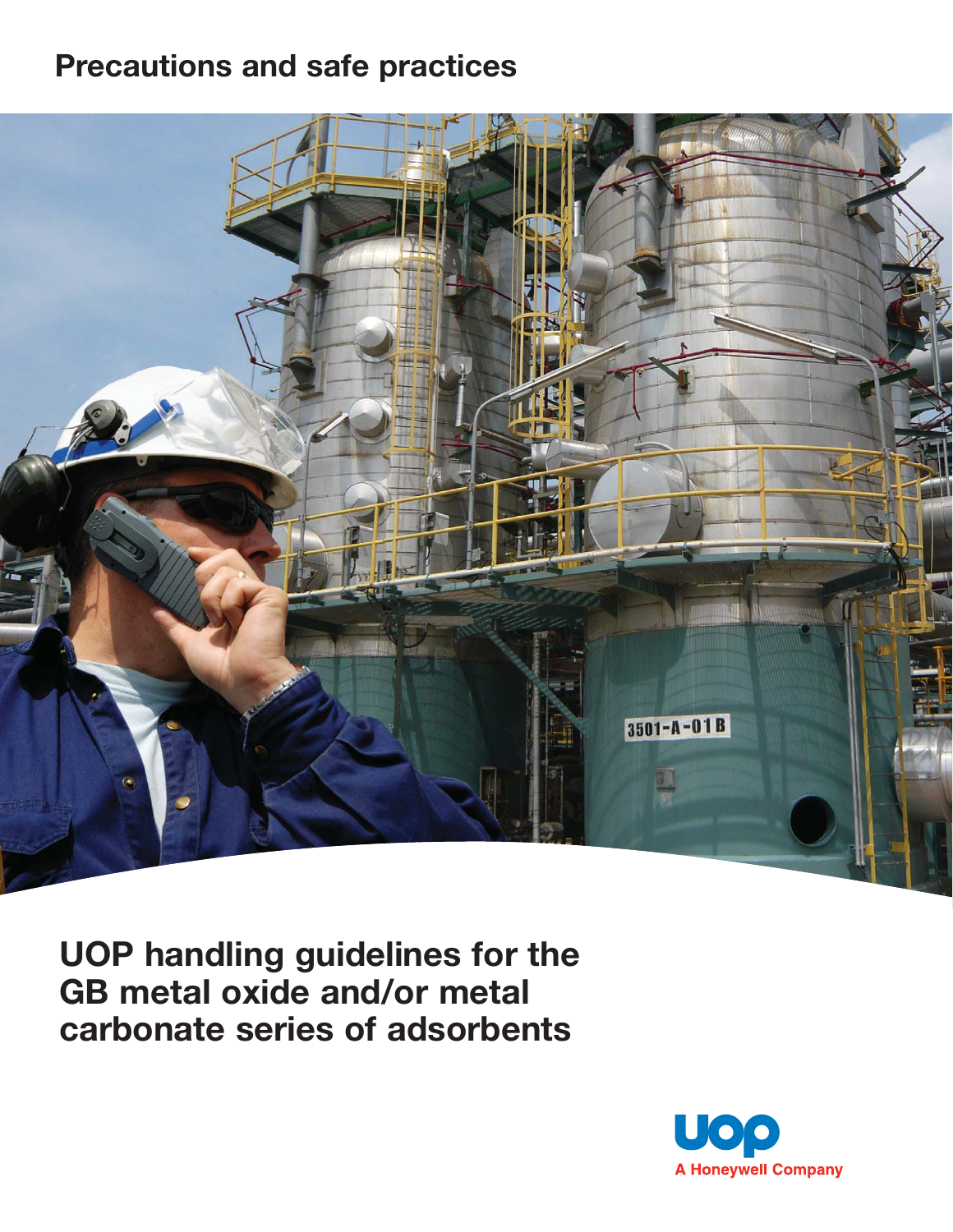### **Table of contents**



| The nature of adsorbents and their operations          | 1              |
|--------------------------------------------------------|----------------|
| Loading fresh adsorbent                                | 1              |
| Preparation                                            |                |
| Loading                                                | 3              |
| General loading instructions                           | 3              |
| Start-up and operation of adsorption systems           | $\overline{4}$ |
| Preparing spent GB metal oxide and/or carbonate series |                |
| adsorbent for unloading                                | 5              |
| General nitrogen purging instructions                  | 5              |
| Unloading and handling of spent adsorbent              | 6              |
| General unloading instructions                         | 6              |
| Disposal                                               | 8              |

This brochure is intended as a general discussion and it may not be applicable to particular operations. Operating conditions and equipment will vary from unit to unit, and actual operating experience with a unit should be considered before implementing guidance from this document. Owners and operators remain at all times responsible for the proper operation and maintenance of their units.

In addition, this document is intended for trained workers and assumes a full understanding of how to safely and lawfully perform the tasks referenced herein. Persons should not rely on this information as a substitute for professional training or for practices and procedures designed to ensure compliance with all applicable legal, industry and other requirements. This material does not constitute a warranty, express or implied, of results in any specific application or fitness for a particular purpose, and it does not create or modify any agreement with UOP.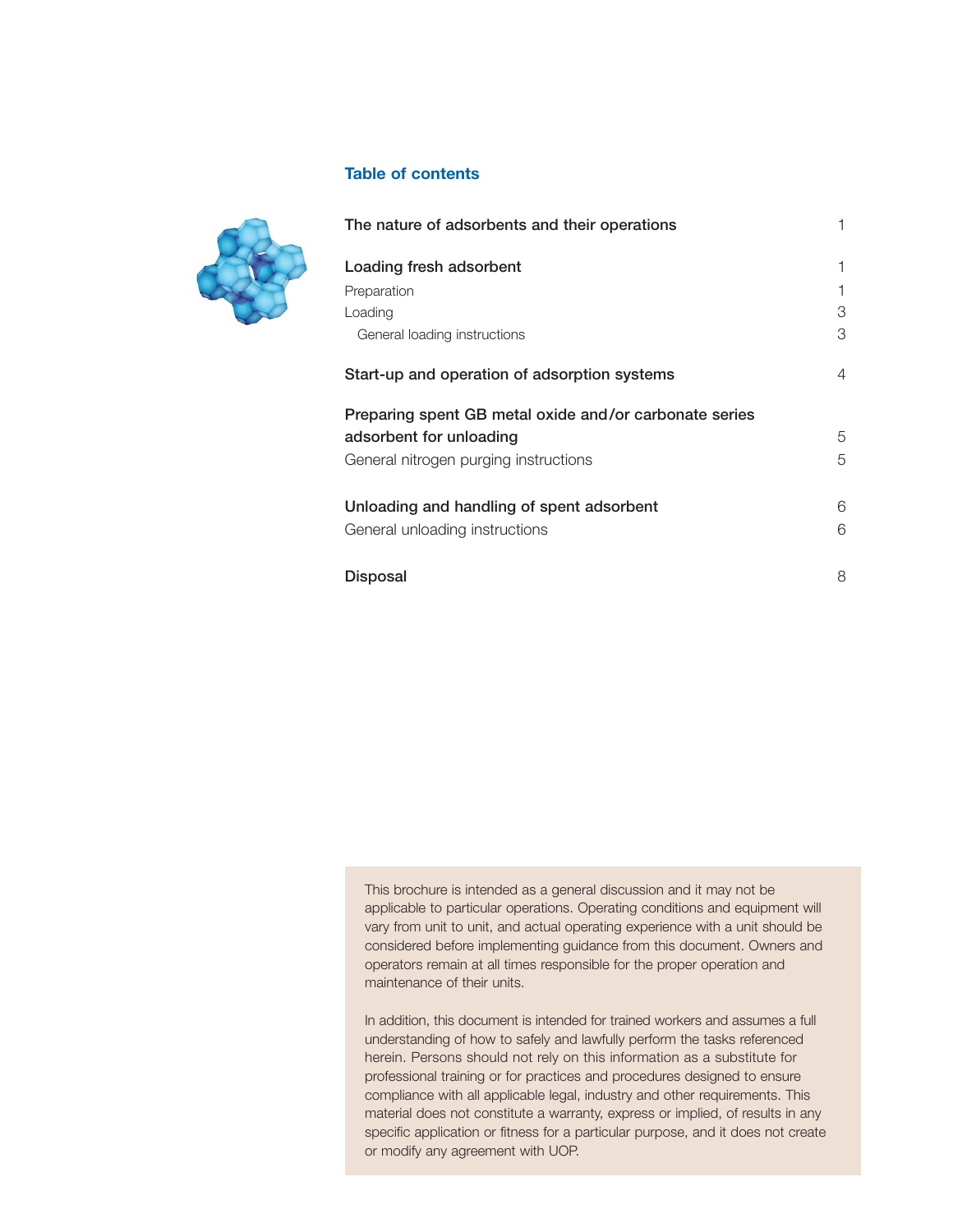## **The nature of adsorbents and their operations**



The UOP GB metal oxide and/or metal carbonate series of adsorbents are high capacity non-regenerative adsorbents used for arsine, mercury and sulfur removal from various hydrocarbon gas and liquid streams. Fresh, unused adsorbent is stable when dry, and can be loaded with appropriate protective equipment and appropriate confined space entry procedures. **However, once exposed to hydrocarbon streams containing sulfur, adsorbents form metal sulfides that have limited stability**

**and any exposure to air and moisture must be minimized. The metal sulfide form of the GB series adsorbents should not be exposed to mineral acids, flame or an ignition source or temperatures above 150°C since toxic vapors such as sulfur oxides and hydrogen sulfide may form.** Additional product safety information on the GB series is available in UOP's MSDSs, which are available by contacting your UOP representative.

## **Loading fresh adsorbent**

Proper handling and storage is important to ensure that the adsorbent does not become contaminated with water which could delay startup and result in loss of production time. In addition, it is critical that safe procedures are used to protect personnel.

### **Preparation**

The UOP GB metal oxide and/or metal carbonate series of adsorbents consist of metal oxides/carbonates bound with alumina. In their fresh, unused state, these products present minimal handling risk when appropriate protective equipment is used. Appropriate protective equipment includes gloves, long sleeve shirts and pants or coveralls to protect against skin exposure; safety glasses, goggles or face shield to protect the eyes; and dust masks or respirators if dust might be generated. When exposed to water, the heat of adsorption can cause the adsorbents to get quite hot. Care should be taken to avoid contact with moist skin, mucous membranes and eyes.



The UOP GB metal oxide and/or carbonate series of adsorbents are normally shipped in airtight, non-returnable steel drums. To help prevent damage to the drums, always store them upright on pallets and do not stack them over three (3) pallets high. Individual drums should be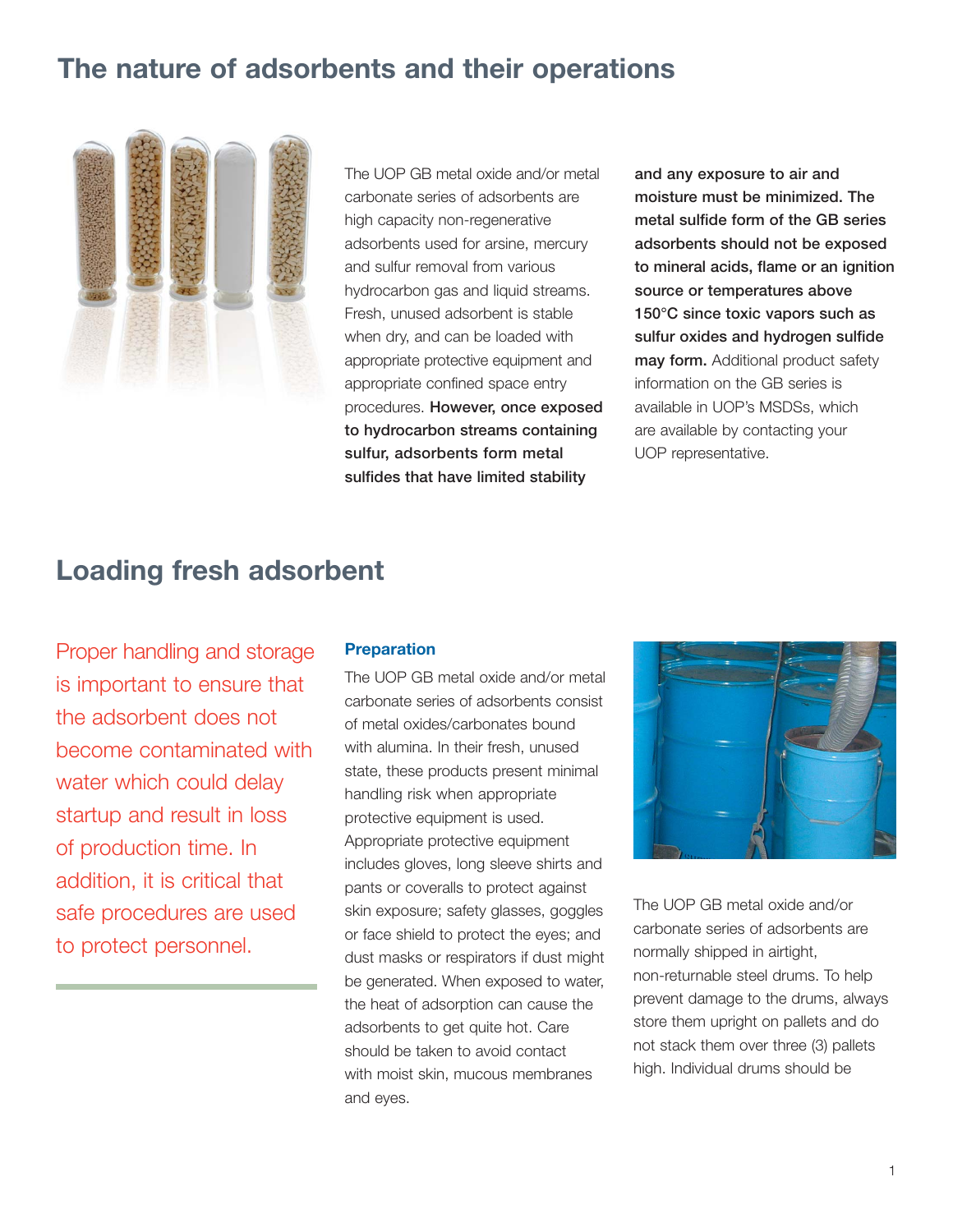moved by mechanical means such as fork lift trucks equipped with drum rim or body clamps. Take care when moving adsorbent containers. Proper lifting techniques and equipment should be used. Full drums can weigh more than 300 pounds and full bags more than 2,100 pounds.

Drums are shipped under a slight vacuum to ensure product integrity, so it is important that drum seals are maintained prior to use. Drum lid bands and vent screws should remain tight when stored or moved and drums should not be handled in a manner that could puncture or dent the containers. The vent screw on the lid should only be loosened immediately prior to loading the adsorbent into the vessel.

Drums and bags should be stored in dry conditions and away from sunlight. For temporary storage, drums should be stored on pallets and both the drums and bags should be covered with tarps or other material to protect them from sunlight and/or precipitation. For longer term storage, drums and/or bags should be stored in a warehouse or similar climate-controlled environment.

In situations where entry to the vessel is required, confined space safe work practices must be followed. Many countries have specific regulations for confined space work. Personnel should review these regulations and other precautions and practices, and ensure that they are followed. The required precautions and practices include, without limitation, the following:

- Removing hazardous materials from the vessel prior to entry.
- Isolating the confined space from sources of hazardous materials or energy by installing blind flanges to inlet and outlet nozzles and decoupling pumps and instrumentation.
- Providing adequate ventilation to prevent accumulation of flammable materials, combustible dusts, toxic contaminants or an environment that is oxygen deficient or excessive.
- Testing for oxygen, flammable gas, and suspected toxic materials prior to entering the vessel.
- Using safety attendants outside the vessel to monitor and communicate with personnel in the confined space.
- Having notification and response procedures in place for emergency situations such as injury or loss of consciousness to personnel within the confined space.
- Equipping personnel entering the vessel with the appropriate safety equipment, which may include the use of safety harnesses and/or self-contained breathing apparatus.
- Training personnel authorized to work as safety attendants, rescue personnel or persons entering the confined space.
- Conducting pre-job discussions with personnel involved with the work about the potential hazards of the confined space work.

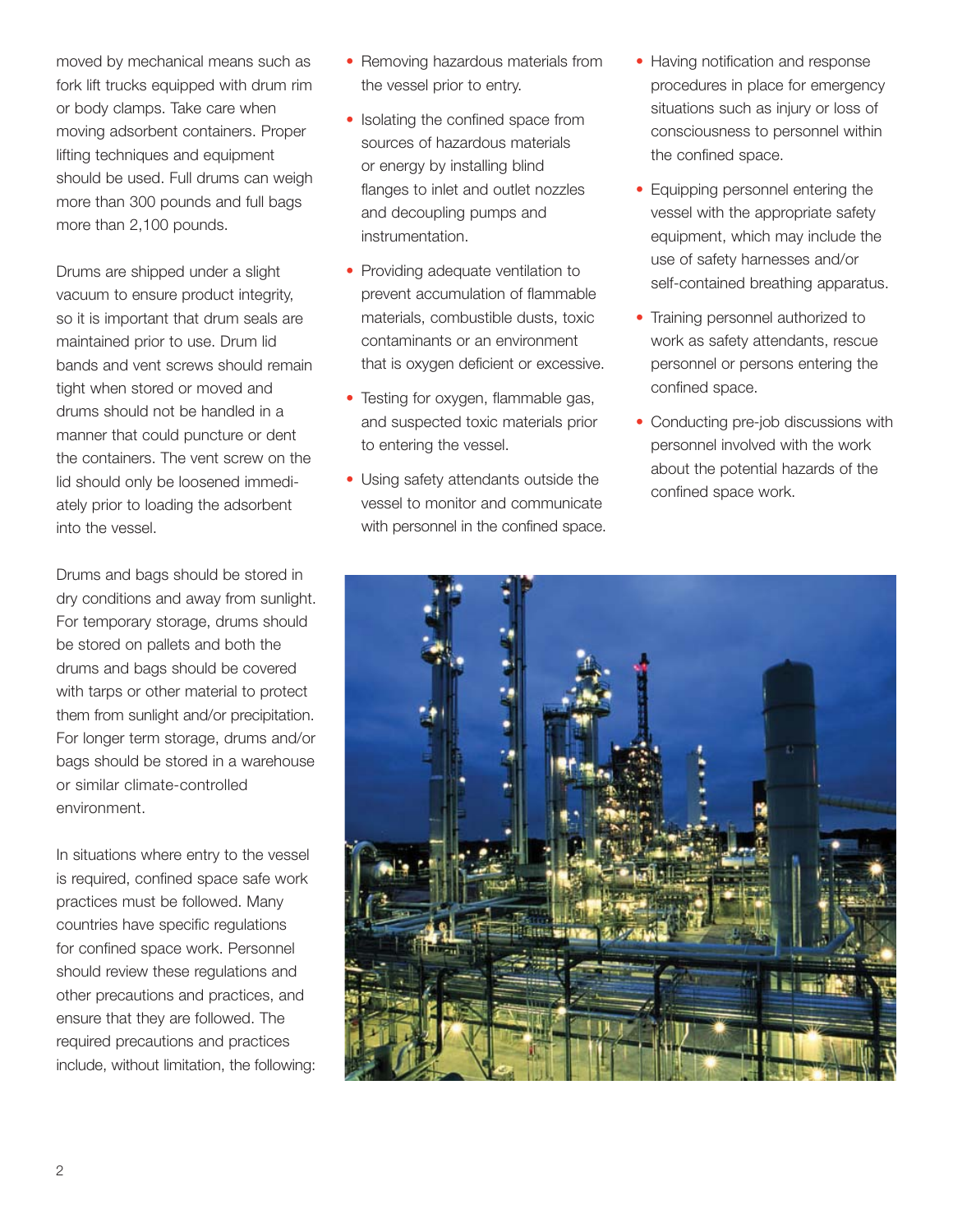### **Loading**

Minimize exposure of the adsorbent to moisture by loading in dry weather and not leaving open containers exposed to the atmosphere.

If flammable vapors such as hydrocarbons are present in the loading area, grounding is especially important to avoid discharge of static electricity that could cause an explosion or fire. Even conductive footwear and conductive walking surfaces may not prevent electrostatic buildup on the human body. As one example, removal of outer garments in low humidity conditions can generate sparks.

Take care when moving adsorbent containers. Proper lifting techniques and equipment must be used, since containers must normally be lifted to the top of the vessel using hoists or cranes. Proper lifting techniques must be performed in accordance with government regulations and/or other precautions and practices including, without limitation, the following:

- Conducting a visual inspection and functional check of hoisting and lifting equipment prior to its use to identify any defects.
- Keeping loads within the load limits of the lifting equipment.
- Training operators in proper operating and inspecting procedures.
- Isolating the area under the lifting path using ropes or signs and keeping personnel clear of the area.
- If pneumatic trucks are used to transfer adsorbent into the vessel through a hose, keeping the hose outlet pointed away from personnel.
- Making sure that the transfer and the receiving systems are electrically grounded to help dissipate any static charge, since **static electricity can build up during transfer operations**.
- Using tag lines on loads that must be guided into position or where load movement can be potentially hazardous.
- Opening the vent screw on the drum lid before removing the drum lid band just prior to loading the adsorbent into the vessel.

### **General loading instructions**

The objectives of the loading operation are to:

- Obtain a uniform, maximum packed density
- Minimize settling and migration of adsorbent
- Keep adsorbent bed layers level, not cone shaped
- Obtain uniform gas flow through each adsorber by loading all adsorbers in the same way.

The ideal way to pack UOP GB metal oxide and/or carbonate adsorbent to obtain these conditions is at such a rate and in such a manner that the adsorbent beads fall uniformly over the surface of the adsorber bed, and that each bead settles into place before another bead falls on it. This provides a uniform, maximum packed density and prevents settling of the adsorbent bed.

Prior to placing the loaded vessel into service, flush air from the vessel with high purity nitrogen (minimum 99.9%) and leak test the flanges opened during the loading procedure.

After loading and before introducing any hydrocarbon stream into the UOP GB metal oxide and/or carbonate adsorbent, remove the air using a high purity nitrogen purge. Since a rate that will ensure good nitrogen distribution in the vessel is seldom available, use alternate purging with number of pressurization and depressurization steps in the downflow direction to enhance air removal. Continue the process until less than 0.5% oxygen is present in the outlet. At the end of the purge, leave a nitrogen blanket on the adsorbent vessels until startup.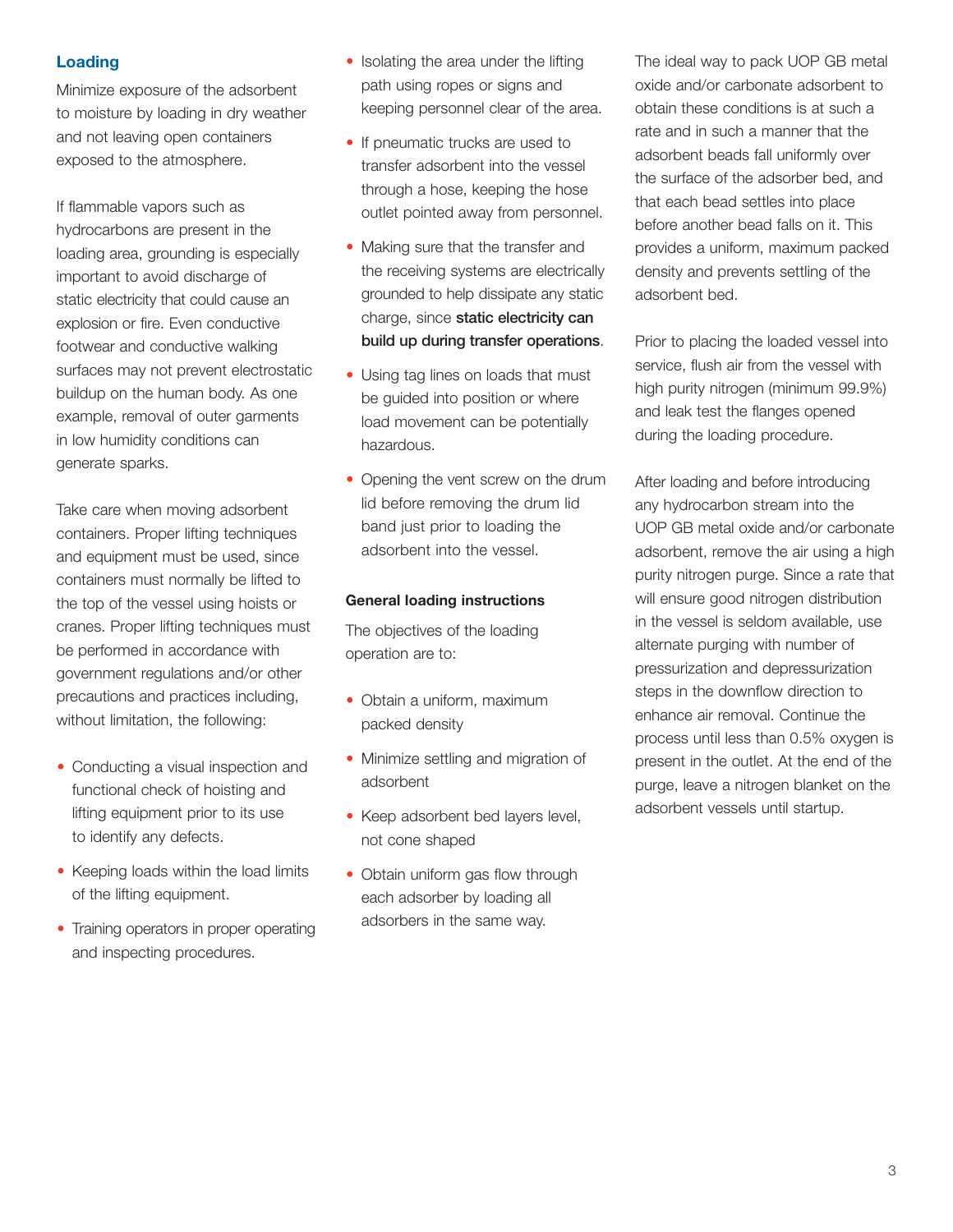## **Start-up and operation of adsorption systems**

For gas phase systems, increase pressure down flow slowly with feed (less than 50 psi/minute) to operating pressure by cracking open the inlet (top) valve or small pressure change bypass valve. When the vessel is at feed pressure, open the inlet valve fully and crack open the outlet (bottom) valve to slowly increase pressure downstream. **(If the hydrogen level in the process is above approximately 10 vol%, special start-up procedures are necessary to minimize the impact of an exothermic reaction that may occur. Contact your UOP representative immediately for information about these procedures.)** Once the downstream is pressured up, establish flow through the vessel by opening fully the outlet valve. Some temperature

*\* Note: In the unlikely event that the outlet temperature increases to more than 100°C when flow is established, immediately stop the flow, depressurize the vessel and purge with high purity nitrogen to flare. Contact your UOP representative for assistance.*

rise\* is expected due to adsorption of the carrier stream. For liquid systems, increase to operating pressure by slowly introducing feed into the bottom of the vessel at less than 25 psi/minute by cracking open an inlet or bypass valve. When the vessel is at feed pressure, open the inlet or bypass valve fully then slowly open the flare line valve to start filling the vessel up flow. Open the flare line valve so that the rate of filling is about 50% of the design feed rate. Typically a sight glass at the top of the vessel is used to determine when the vessel is full. Do not allow the liquid to enter the flare line. Some temperature rise\* is expected due to adsorption of the carrier stream. Once the vessel is filled, close the flare line and bypass

line (if used) and open the feed line. Use a bypass line if available or crack open the outlet line to increase pressure in the downstream system. Once the outlet system is pressured up, open the outlet line, close the bypass line (if used) and establish normal flow.

*\* Note: In the unlikely event that the outlet temperature increases to more than 100°C during filling, immediately stop the flow, drain the vessel and purge with high purity nitrogen to flare. Contact your UOP representative for assistance.*

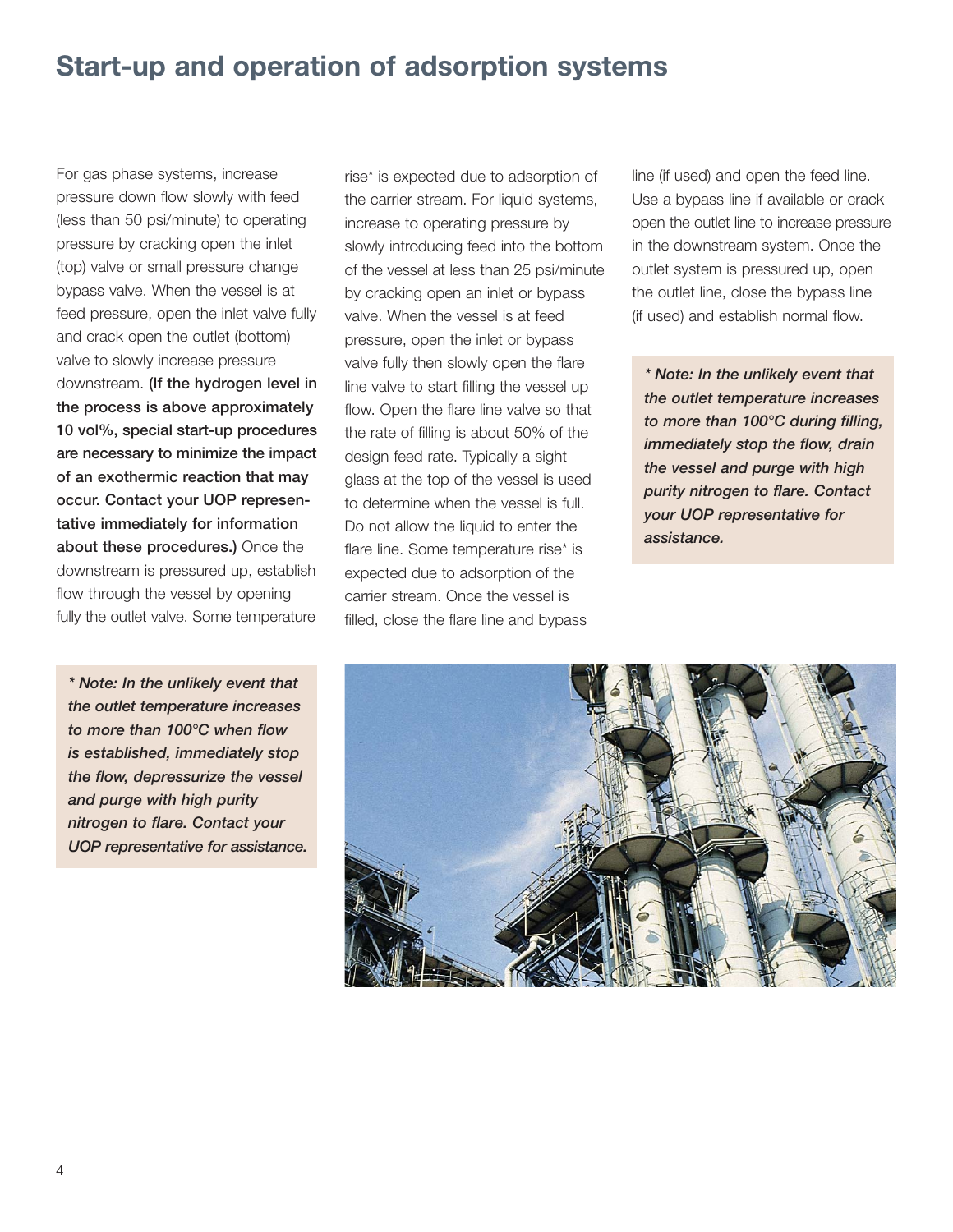## **Preparing spent GB metal oxide and/or carbonate series adsorbent for unloading**

Read and understand this section thoroughly before opening a used GB series adsorbent system to the atmosphere.



When used as intended, UOP GB metal oxide and/or carbonate series of adsorbents react with sulfur compounds, arsine and elemental mercury (where present) contained in the process stream to form copper sulfide and where applicable, mercury sulfides. Therefore, the resulting spent UOP GB metal oxide and/or carbonate adsorbent will contain a mixture of copper sulfide, copper arsenide, potentially mercury sulfide, hydrocarbons, and alumina. These compounds are generally stable under ambient conditions as long as they are not exposed to oxygen, and a high purity (minimum 99.9%) nitrogen purge must be used during unloading. However, in addition to these components, other trace contaminants from the process stream may be adsorbed by or deposited on the GB series adsorbents. These other trace compounds

can become concentrated on the adsorbent during its use and **may cause the spent adsorbent to exhibit toxic, flammable or unstable characteristics.** Among the contaminants of greatest concern are hydrogen sulfides, iron sulfides (from metal scale in the vessel) and residual hydrocarbons.

To help minimize the presence and reaction of these other trace contaminants, it is essential that certain precautionary practices be employed prior to and during unloading the adsorbent from the vessel. Importantly, the bed must be completely purged with high purity nitrogen prior to unloading to remove trace contaminants and create an inert atmosphere free of oxygen and water. **An inert atmosphere must also be maintained during unloading operations to ensure that any remaining trace contaminants do not become displaced or react with oxygen or moisture contained in ambient air to create a hazardous atmosphere.**

#### **General nitrogen purging instructions**

**1.** Isolate the vessel containing the UOP GB metal oxide and/or carbonate adsorbent and depressurize it.

**2.** Install blind flanges on all inlet and outlet lines except the flare line. Connect a nitrogen source at the opposite end of the vessel.

### **3. Purge with nitrogen with a minimum purity of 99.9%.**

**4.** Vent purging gas to flare to destroy hazardous compounds.

**5.** Note that the amount of available nitrogen is typically inadequate to provide the gas at velocities needed for effective flow distribution within the adsorbent bed. To improve the effectiveness of the nitrogen purge step the following is recommended:

- Repetitive pressuring and depressuring of the bed with nitrogen can improve the effectiveness of the purge step. It is best to pressure up and depressurize down, down flow through the bed to avoid lifting the UOP GB metal oxide and/or carbonate adsorbent and/or support balls. If downward flow is not possible for the purge step, contact your UOP representative for specific recommendations.
- Continue to pressure and depressurize the vessel to flare with nitrogen until the outlet mixture contains less than 10% of the lower explosive limit (LEL) for any flammables and no toxic compounds. The LEL in air of several common fluids is shown in Table 1.

## **Table 1 LEL of Some Common Fluids**

| Fluid    | Volume % in Air |  |  |
|----------|-----------------|--|--|
| Benzene  | 1.4             |  |  |
| Ethane   | 2.9             |  |  |
| Hydrogen | 4.0             |  |  |
| Methane  | 5.0             |  |  |
| n-Butane | 1.6             |  |  |
| Propane  | 2.1             |  |  |

**If you encounter any difficulties or have questions using the above procedures, contact your UOP representative immediately.**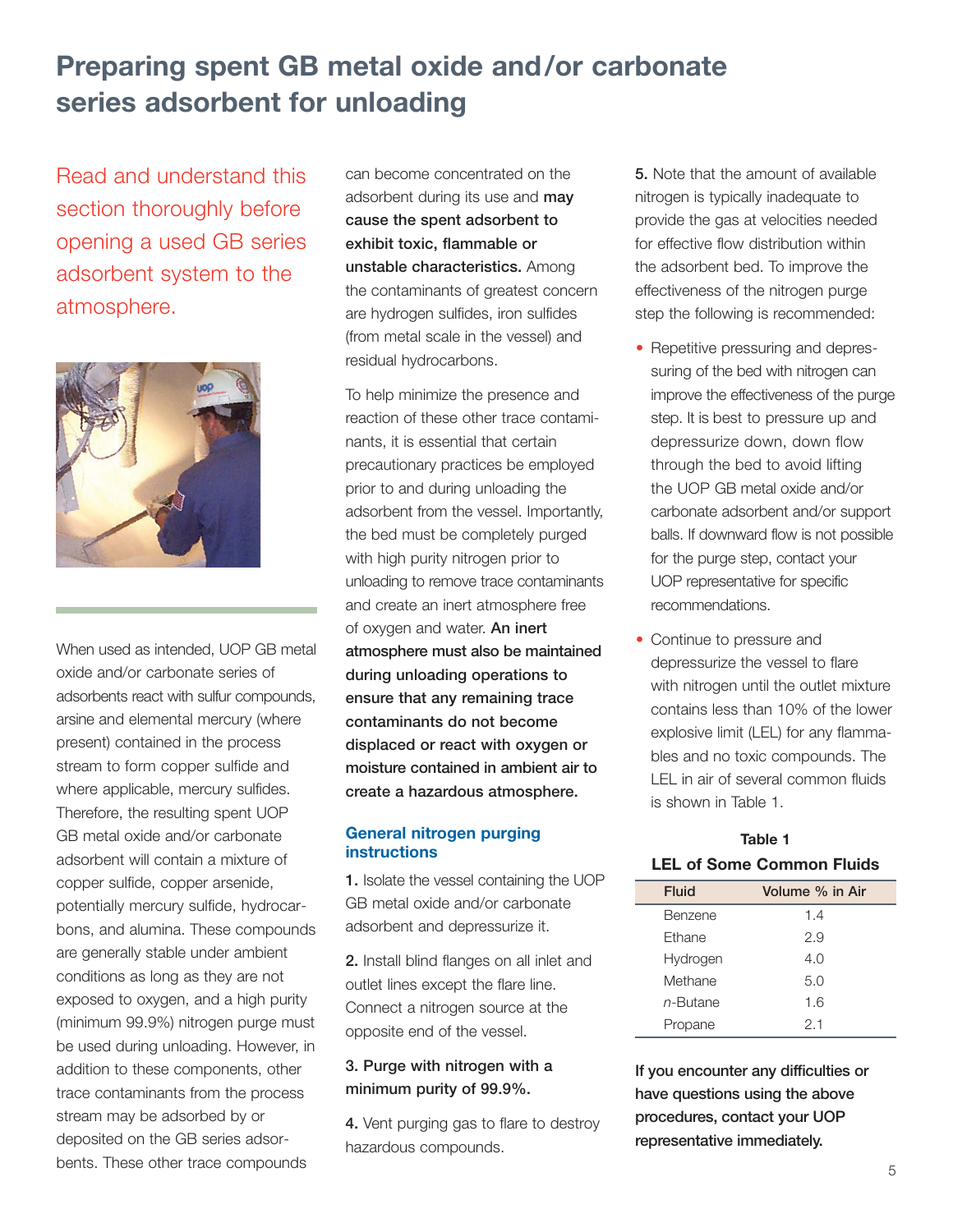## **Unloading and handling of spent adsorbent**

Read and understand this section thoroughly before opening a used GB series adsorbent system.



**UOP recommends that UOP GB metal oxide and/or carbonate adsorbent unloading be conducted with high purity nitrogen (minimum 99.9%).** UOP recommends that a nitrogen blanket be maintained on the vessel during unloading operations as trace hazardous contaminants can remain on the adsorbent, even after nitrogen purging. Always assume that some hazardous contaminants remain on the UOP GB metal oxide and/or carbonate adsorbent. In addition, always assume a hazardous atmosphere exists within the vessel. Do not enter the vessel unless confined space entry procedures that include provisions for safe entry under inert/ hazardous atmosphere are followed.

UOP recommends that the UOP GB metal oxide and/or carbonate adsorbent be unloaded under inert

conditions. Therefore, the area around the vessel must be isolated and safe procedures for working in a hazardous/inert atmosphere must be implemented.

Furthermore, hazardous materials may be released during unloading of spent adsorbent that could create a toxic, flammable or reactive environment. **Be prepared for these situations.** Test the area around the unloading operations to establish a safe perimeter and restrict access within that perimeter to individuals who are outfitted and trained to work in a hazardous atmosphere. Implement standard grounding procedures and have firefighting equipment available.

Personnel involved with the unloading operation that are working outside the hazardous atmosphere perimeter should wear gloves, long sleeve shirts and pants or coveralls to protect against skin exposure, safety glasses, goggles or face shields to protect the eyes, and dust masks or respirators if adsorbent dust might be generated.

Due to the hazardous nature of the spent material, UOP recommends that materials be immediately offloaded into containers approved for transportation of hazardous/dangerous goods per appropriate United Nations and other requirements. Selection of the specific container should be established beforehand in consultation with the disposal/treatment/ transportation company who will be receiving the spent material.

*Note: Due to the possible presence of mercury, sulfur, arsenic, and other contaminants, the spent UOP GB metal oxide and/or carbonate adsorbent is likely to be considered a hazardous waste by most governmental authorities when generated (i.e. removed from the vessel). Other hazardous characteristics of the material may also affect waste classification. Packaging, storage, transport, treatment and disposal of hazardous waste are strictly controlled by governmental regulations. The facility owner and operator should review these regulations before initiating unloading activities, and should incorporate all regulatory requirements into the unloading procedures.*

#### **General unloading instructions**

**UOP recommends that purging be conducted with high purity nitrogen (minimum 99.9%).** After completion of the repetitive purges described above, start the nitrogen purge from the bottom of the vessel and open the loading port at the top of the vessel. Personnel equipped and trained to operate in an inert/ hazardous atmosphere should monitor the oxygen and LEL at the top of the vessel to ensure that the vessel has an inert atmosphere.

Personnel equipped and trained to operate in an inert/hazardous atmosphere outside the top manway can then vacuum out the inert balls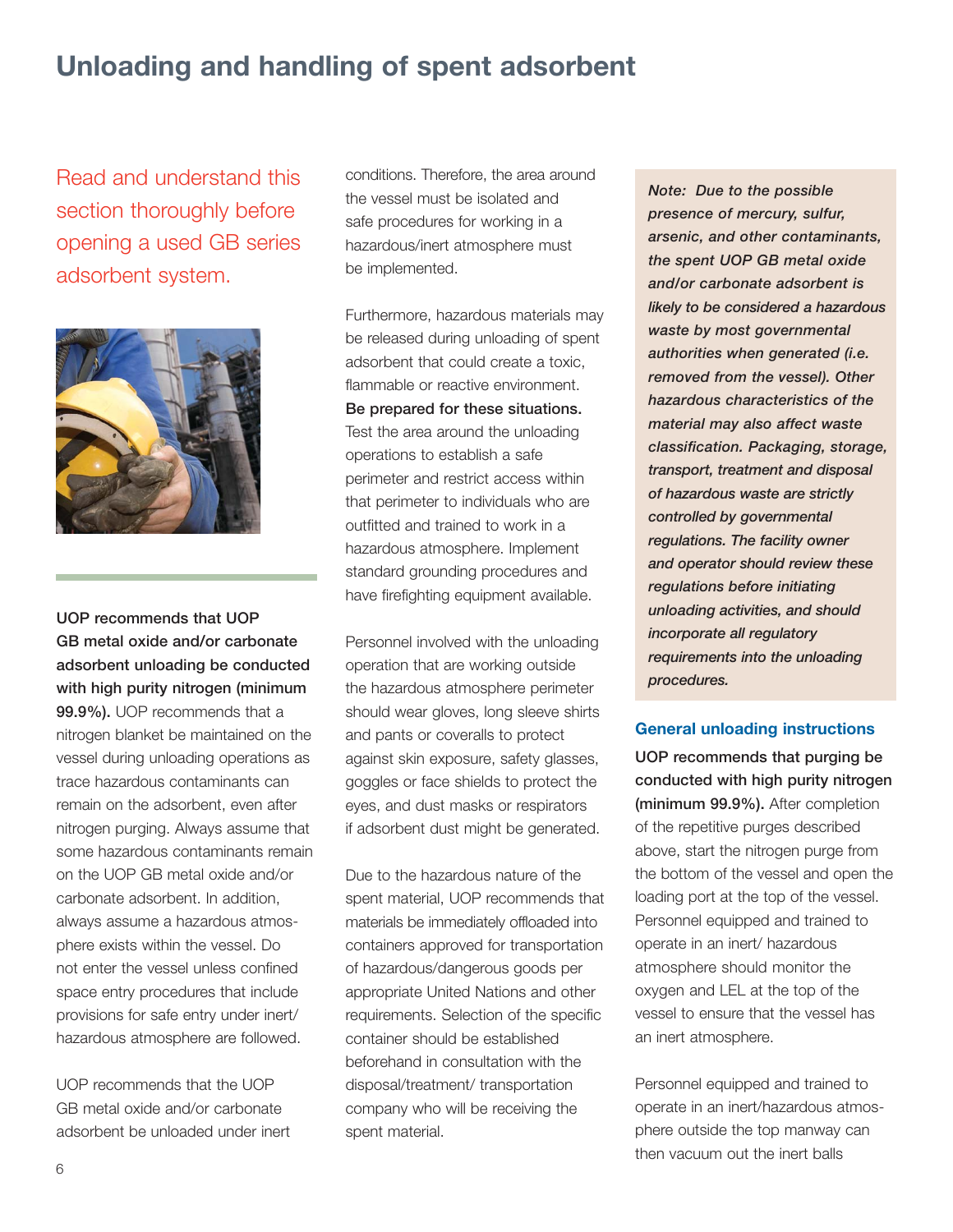on top of the bed into transport containers located at the drumming station on the ground.

There should be a stainless steel screen on top of the UOP GB metal oxide and/or carbonate adsorbent bed under the inert balls. To make unloading easier, secure the screen to the top of the vessel. This usually can be done without entering the vessel. The screen can normally be secured using a harpoon-type tool with a long handle. If this approach is unsuccessful or unavailable, personnel equipped and trained to operate in an inert/hazardous atmosphere will need to enter the vessel under confined space procedures and secure or remove the screen.

## **UOP GB metal oxide and/or carbonate adsorbent vacuuming removal option:**

**1.** The adsorbent is typically removed through the top manway by personnel equipped and trained to operate in an inert/hazardous atmosphere from outside the manway. The product should be discharged into clean, dry and sealable nitrogen purged UN approved transport containers. (A nitrogen purge is also required on the dust collector). *Please note: UOP GB metal oxide and/or carbonate series of adsorbents SHOULD NOT be unloaded into non-metallic containers.*

**2.** Once the adsorbent is removed to below the bottom port, the bottom manway/(dump) port can be opened and personnel equipped and trained to operate in an inert/hazardous atmosphere can enter under confined space procedures through the top manway and use the vacuum hose inserted through the bottom entry to remove any remaining adsorbent.

**3.** Vacuum out any remaining balls into separate containers until no adsorbent is observed under the floating screen or metal bed support screen. Remove the inert entry person and shut off the nitrogen purge.

## **UOP GB metal oxide and/or carbonate adsorbent manual removal option through the bottom port:**

**1.** UOP recommends that top loading shipping bins or totes capable of holding four (4) drums of adsorbent be used for emptying vessels through the bottom port. Use of larger bins will speed up the unloading operation as the adsorbent will likely free-flow by gravity at a fairly quick rate. If a bin will not fit under the dump port, dumping will have to be done into nitrogen purged drums. All containers should be maintained with a nitrogen purge and be plastic-lined. *Again, please note: UOP GB metal oxide and/or carbonate series of adsorbents SHOULD NOT be unloaded into non-metallic containers.* 

**2.** Position personnel equipped and trained to operate in an inert/hazardous atmosphere at the open manway at the bottom of the vessel. These personnel should be equipped with garden-type hoes to help remove the adsorbent from the vessel. Take care not to dislodge or damage either the floating screen in an inert bed support system or the top screen in a metal bed support system. The bottom port flange can be used control or stop the flow of product out of the dump port when changing bins or drums.

**3.** Once most of the adsorbent has been removed from the vessel, remove the inert bed support material above

the floating screen or top bed support screen into separate containers being careful not to dislodge or damage the floating screen or the top metal bed support screen. Vacuuming the ceramic material from outside the vessel may be the easiest way to accomplish this step. Check from outside the vessel to ensure that no adsorbent is under the floating screen or on the top bed support screen, and then shut off the nitrogen purge on the vessel.

**4.** After all of the adsorbent has been removed, prepare the atmosphere in the vessel for safe entry. Remove the nitrogen purge line and attach an air mover so that air is expelled out of the bottom of the vessel below the bed support. The air will carry any remaining vapors out of the vessel and away from personnel. Monitor for the presence of any hazardous contaminants as well as the oxygen level in the vessel and at the outlet of the air mover to ensure that the nitrogen and hazardous contaminants have been removed. Once safe levels have been established, personnel can access the vessel under appropriate confined space entry procedures. Always leave the air mover on while personnel are in the vessel and periodically monitor the vessel atmosphere to ensure safe levels are maintained.

**5.** For the inert bed support, vacuum or remove by buckets the remainder of the inert bed support material and proceed to internal vessel inspection.

**6.** For a metal bed support system proceed to internal vessel inspection.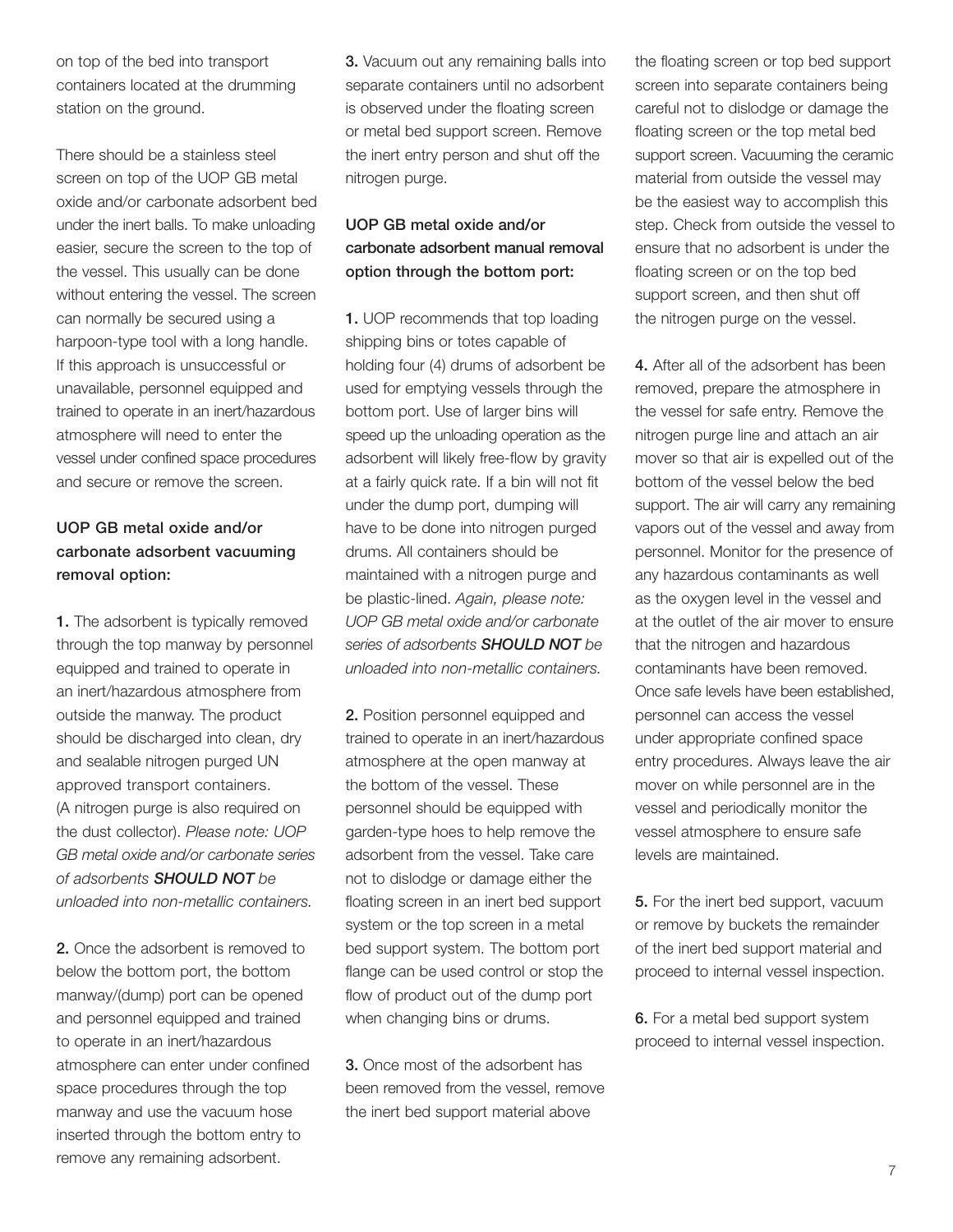## **Disposal**

The spent GB adsorbent is hazardous and should be disposed of or reclaimed in accordance with all governmental requirements. It is technically feasible to reclaim the active copper component in the adsorbent and, where applicable regulations permit, the reclaimed copper may be returned to the open market.

For GB Mercury Removal Unit products, a key consideration is the safe disposal and/or recovery of the adsorbed mercury following reactor discharge. One feature of the GB range of products is that they are compatible with a well established process of mercury reclamation. This process includes the removal of mercury at elevated temperatures followed by vacuum distillation at specifically licensed mercury handling facilities. Following mercury reclamation, the active copper component of the spent GB product can be recovered via a smelting process. You may contact UOP for assistance in placing GB users in contact with spent mercury guard processing facilities.

*As a reminder, due to the possible presence of mercury, sulfur, arsenic and other contaminants, the spent UOP GB metal oxide and/or carbonate adsorbent is likely to be considered a hazardous waste by most governmental authorities. Other hazardous characteristics of the material may also affect waste classification. Packaging, storage, transport, treatment and disposal of hazardous waste are strictly controlled by governmental regulations.*



#### **For 24-hour Product Safety Emergency Assistance:**

| In USA:             | <b>UOP</b>      | 847.391.2123   |
|---------------------|-----------------|----------------|
|                     | <b>CHEMTREC</b> | 800.424.9300   |
| In Canada:          | <b>CANUTEC</b>  | 613.996.6666   |
| In Europe:          | <b>BIG</b>      | 32 14 58.45.45 |
| In other countries: | <b>CHEMTREC</b> | 1.703.527.3887 |